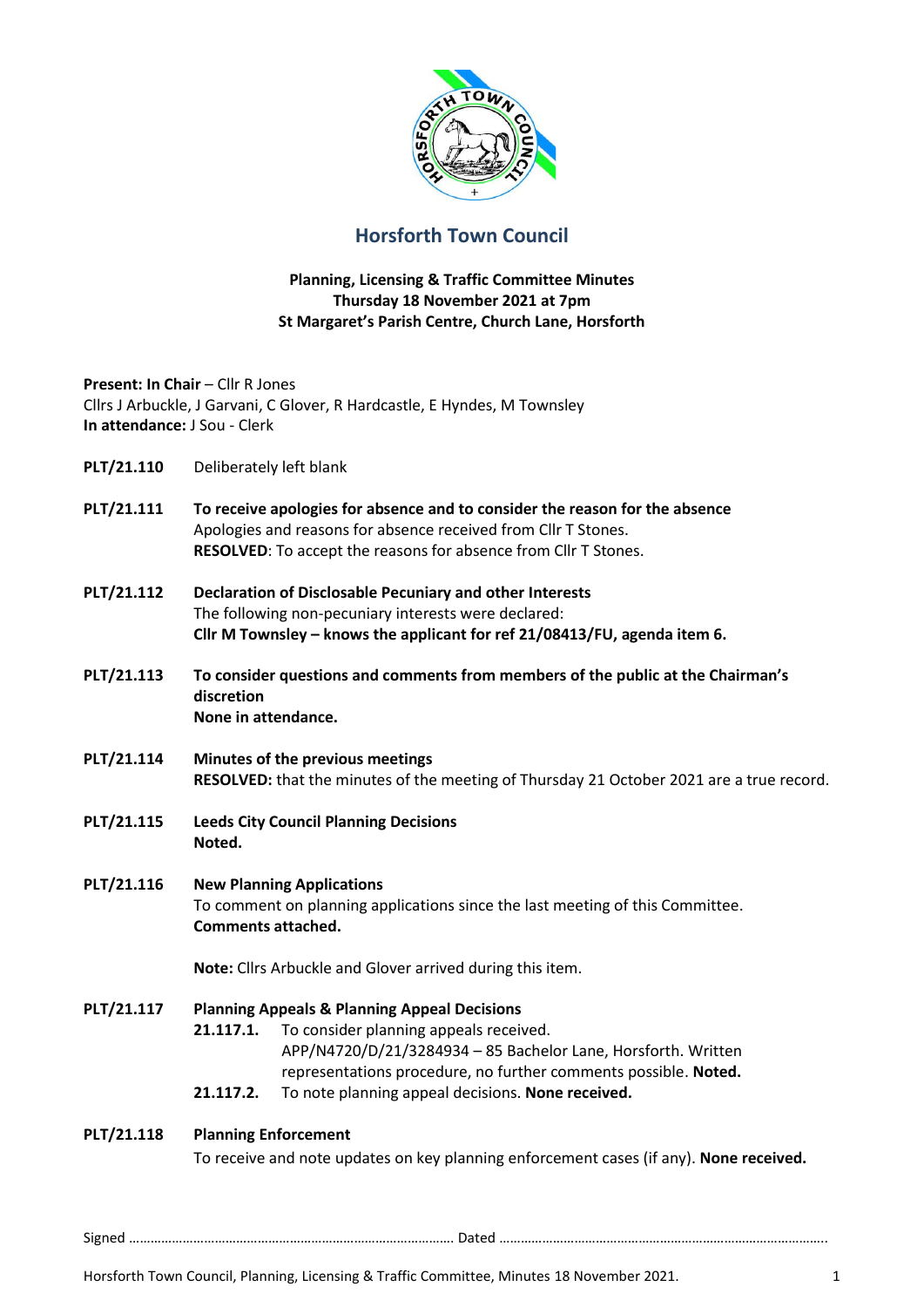#### **PLT/21.119 Licensing Applications**

To consider applications received since the last meeting (if any**). Noted.**

#### **PLT/21.120 Traffic**

**21.120.1.** To consider new traffic complaints and updates (if any). Resident's concern over the exit at the bottom of Town Street. **RESOLVED:** Horsforth Town Council to forward details of the concerns to Leeds City Council Highways and to advise the resident that this action has been taken. **ACTION:** Office

# **21.120.2.** To consider traffic schemes and to agree any necessary action (if any). **None received.**

- **21.120.3.** Speed indicator device (SID) update (if any updates available). Update as at 18 November 2021 was **noted.**
- **PLT/21.121 Kirkstall Forge.** To receive and note updates (if any). **None received.**
- **PLT/21.122 Woodside Quarries Development.** To receive and note updates (if any). **None received.**
- **PLT/21.123 Horsforth Campus Development.** To receive and note updates (if any). **None received.**

#### **PLT/21.124 Leeds Bradford Airport (LBA)**

- **21.124.1.** To receive and note updates from the Leeds Bradford Airport Consultative Committee (if any). The minutes of the meeting of 9 September 2021 were **noted.**
- **21.124.2.** Leeds Bradford Airspace Change. The survey on design principles was **noted.**
- **PLT/21.125 Report from Local Residents Associations.** To receive and note updates. **None received.**
- **PLT/21.126 Leeds City Council Core Strategy and Site Allocation Plan.** To consider and receive updates (if any). **None received.**
- **PLT/21.127 Matters for information** None reported.
- **PLT/21.128 Items for future agenda** None given at meeting.

## **PLT/21.129 Date of the next meeting** The date of the next meeting is 16 December 2021. Deadline for agenda items 1 December 2021. **Noted.**

The meeting closed at 7.40pm

Signed ………………………………………………………………………………. Dated ………………………………………………………………………………..

Horsforth Town Council, Planning, Licensing & Traffic Committee, Minutes 18 November 2021. 2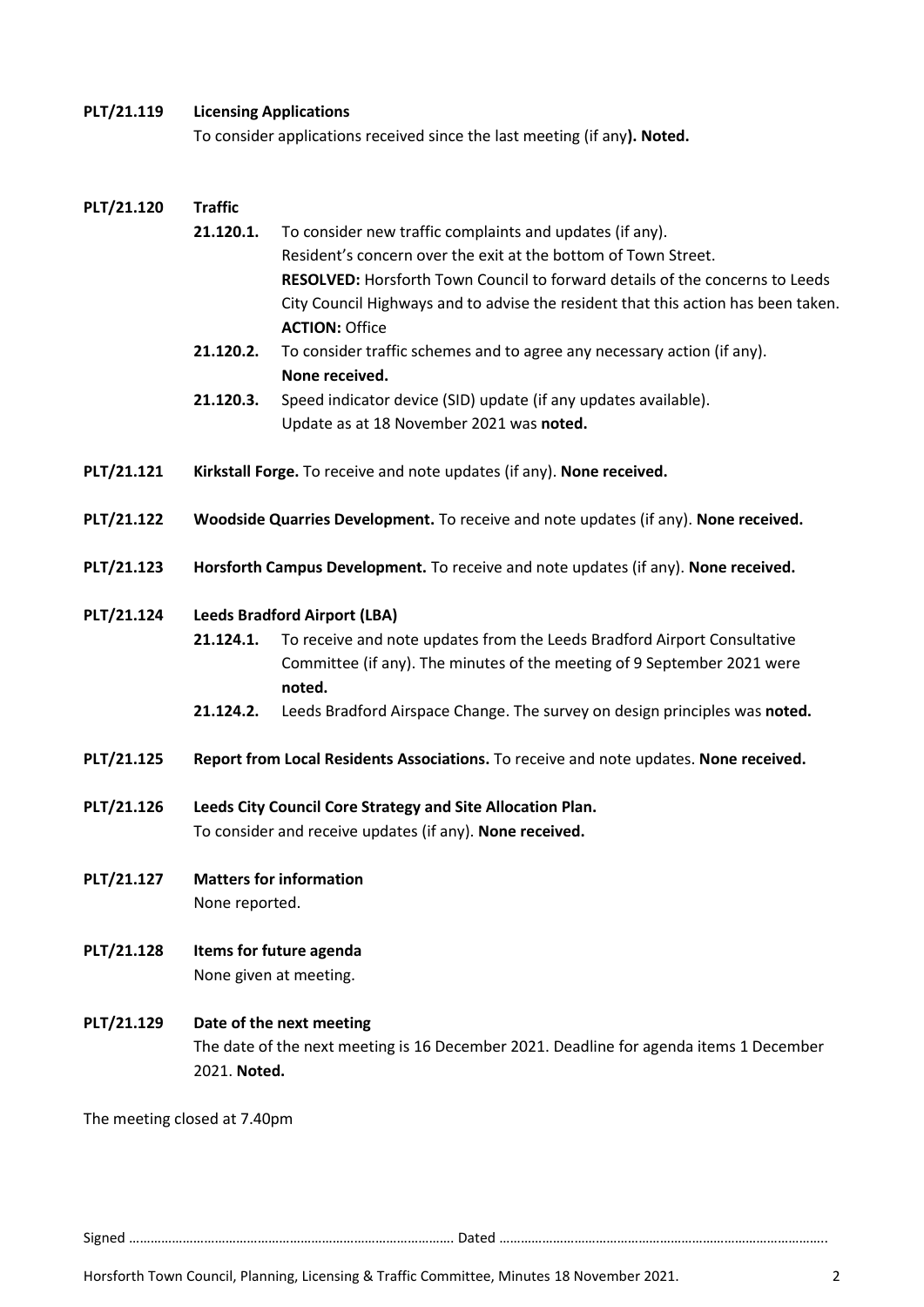| <b>Application</b><br>No. | <b>Address/Location</b>                                                                    | <b>Details</b>                                                                                                                                                                                                                                                                                                      | <b>Comments</b>                                                                                                                                                                                                                            |
|---------------------------|--------------------------------------------------------------------------------------------|---------------------------------------------------------------------------------------------------------------------------------------------------------------------------------------------------------------------------------------------------------------------------------------------------------------------|--------------------------------------------------------------------------------------------------------------------------------------------------------------------------------------------------------------------------------------------|
| 21/06996/FU               | 15 Bletchley Way<br>Horsforth Leeds LS18<br>4FZ                                            | Alterations including part conversion of<br>garage to form office space                                                                                                                                                                                                                                             | Horsforth Town Council is<br>unable to comment as the<br>plans are inadequate                                                                                                                                                              |
| 21/08016/FU               | 55 Lee Lane West<br>Horsforth Leeds LS18<br>5RJ                                            | Alterations including two storey side part<br>first floor side/rear extension; single<br>storey rear extension                                                                                                                                                                                                      | Horsforth Town Council<br>neither supports nor<br>objects to this application.                                                                                                                                                             |
| 21/08032/FU               | Leeds Trinity University<br>College Brownberrie<br>Lane Horsforth Leeds<br><b>LS18 5HD</b> | Installation of one single storey<br>Portakabin building to be used as a<br>lecture hall, temporary Planning<br>Permission for a period of 3 years                                                                                                                                                                  | Objection<br>Horsforth Town Council<br>objects for the following<br>reasons:<br>1. The safety concerns as<br>set out by the Health and<br>Safety Executive and<br>Northern Gas<br>2. The loss of 8 parking<br>spaces in a restricted space |
| 21/08051/FU               | <b>Bourne House Scotland</b><br>Lane Horsforth Leeds<br><b>LS18 5SE</b>                    | Alterations including; conversion of<br>garage to habitable rooms; boundary<br>wall and gates; single storey infill<br>extension; sunken garage to basement<br>level; roof lights to rear; dormer<br>windows to sides; terrace area to side<br>with raised steps; rearrangement of<br>landscaping to side and front | Horsforth Town Council<br>neither supports nor<br>objects to this application.                                                                                                                                                             |
| 21/08055/FU               | 6 Newlay Wood<br>Crescent Horsforth<br>Leeds LS18 4LW                                      | Front dormer window, side extension<br>and garage conversion                                                                                                                                                                                                                                                        | Horsforth Town Council<br>neither supports nor<br>objects to this application.                                                                                                                                                             |
| 21/08110/FU               | 2 West End Rise<br>Horsforth Leeds LS18<br>5JH                                             | Retrospective Change of Use of part of<br>alleyway to garden area                                                                                                                                                                                                                                                   | Objection<br>The development restricts<br>the pathway available to<br>pedestrians                                                                                                                                                          |
| 21/08134/FU               | 244 West End Lane<br>Horsforth Leeds LS18<br>5RU                                           | Single storey rear extension                                                                                                                                                                                                                                                                                        | Horsforth Town Council<br>neither supports nor<br>objects to this application.                                                                                                                                                             |
| 21/08147/FU               | 22 Perth Mount<br>Horsforth Leeds LS18<br>5SH                                              | Single storey front/side/rear extension                                                                                                                                                                                                                                                                             | Horsforth Town Council<br>neither supports nor<br>objects to this application.                                                                                                                                                             |
| 21/08159/FU               | 18 Montfort Close<br>Horsforth Leeds LS18<br>5SX                                           | Demolition of existing garage and<br>construction of a part two storey, part<br>single storey side extension with Juliet<br>balcony to rear; single storey side<br>extension; change of ground floor rear<br>door and window to bi-fold doors                                                                       | Horsforth Town Council<br>neither supports nor<br>objects to this application.                                                                                                                                                             |
| 21/08168/FU               | 4 Westbrook Close<br>Horsforth Leeds LS18<br>5RQ                                           | Single storey front extension first floor<br>side extension above garage and single<br>storey rear extension                                                                                                                                                                                                        | Horsforth Town Council<br>neither supports nor<br>objects to this application.                                                                                                                                                             |

Signed ………………………………………………………………………………. Dated ………………………………………………………………………………..

Horsforth Town Council, Planning, Licensing & Traffic Committee, Minutes 18 November 2021. 3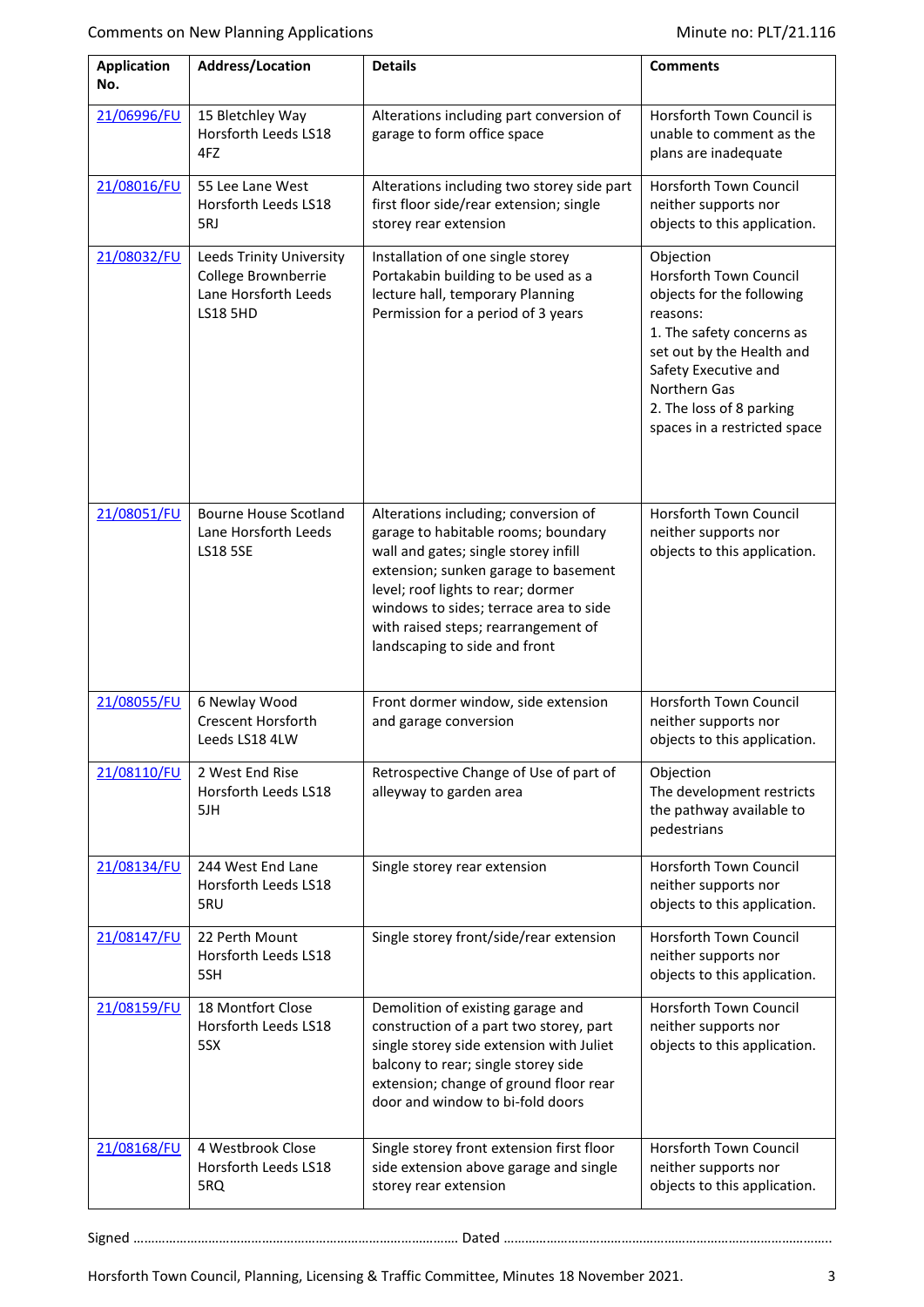| <b>Application</b><br>No. | <b>Address/Location</b>                           | <b>Details</b>                                                                                                                                                                                                                         | <b>Comments</b>                                                                                                                                    |
|---------------------------|---------------------------------------------------|----------------------------------------------------------------------------------------------------------------------------------------------------------------------------------------------------------------------------------------|----------------------------------------------------------------------------------------------------------------------------------------------------|
| 21/08239/FU               | 4 Hall Park Rise<br>Horsforth Leeds LS18<br>5LW   | Single storey rear extension                                                                                                                                                                                                           | Horsforth Town Council<br>neither supports nor<br>objects to this application.                                                                     |
| 21/08247/FU               | 46 Southway Horsforth<br>Leeds LS18 5RS           | Single storey extension, with rooflight, to<br>rear                                                                                                                                                                                    | Horsforth Town Council<br>neither supports nor<br>objects to this application.                                                                     |
| 21/08274/FU               | 56 Hall Lane Horsforth<br>Leeds LS18 5JF          | Single storey side extension and porch to<br>front                                                                                                                                                                                     | Horsforth Town Council<br>neither supports nor<br>objects to this application.                                                                     |
| 21/08347/FU               | 12-14 Albert Place<br>Horsforth Leeds LS18<br>5AE | Subdivision of No.14 to provide<br>additional accommodation to No.12;<br>alterations to reduce No. 12 to a one bed<br>dwelling                                                                                                         | Horsforth Town Council<br>neither supports nor<br>objects to this application.                                                                     |
| 21/08352/FU               | 9 Back Clarence Road<br>Horsforth Leeds LS18 4JZ  | Formation of new external door opening<br>to side elevation of house; new gate and<br>boundary fence to garden, patio,<br>enclosed bin storage area and other<br>associated works                                                      | Horsforth Town Council<br>neither supports nor<br>objects to this application.                                                                     |
| 21/08413/FU               | 84 Stanhope Drive<br>Horsforth Leeds LS18<br>4ES  | Single storey rear extension, including<br>parapet and rooflights, incorporating<br>decking to side                                                                                                                                    | Horsforth Town Council<br>neither supports nor<br>objects to this application.<br>Declaration of NPI:<br>M Townsley - did not take<br>part in vote |
| 21/08438/FU               | 10 Scotland Close<br>Horsforth Leeds LS18<br>5SG  | Alterations including conversion of<br>garage to habitable rooms; two storey<br>front extension; single storey side<br>extension, with rear infill; Juliet balcony<br>to rear; conversion of loft space with<br>dormer windows to rear | Objection due to loss of<br>parking                                                                                                                |
| 21/08482/FU               | 35 Lee Lane East<br>Horsforth Leeds LS18<br>5RF   | Alterations involving single storey side<br>and rear extension                                                                                                                                                                         | <b>Horsforth Town Council</b><br>neither supports nor<br>objects to this application.                                                              |
| 21/08502/FU               | 35 Woodway Horsforth<br>Leeds LS18 4HY            | Dormer window to rear; satellite dish to<br>side                                                                                                                                                                                       | Horsforth Town Council<br>neither supports nor<br>objects to this application.                                                                     |
| 21/08524/FU               | 2 Bletchley Way<br>Horsforth Leeds LS18<br>4FZ    | Single storey extension, with feature<br>window seat and rooflights, to side and<br>rear                                                                                                                                               | Horsforth Town Council<br>neither supports nor<br>objects to this application.                                                                     |
| 21/08648/FU               | 55 Hawksworth Road<br>Horsforth Leeds LS18<br>4JP | Single storey front side and rear<br>extension                                                                                                                                                                                         | Horsforth Town Council<br>neither supports nor<br>objects to this application.                                                                     |

Signed ………………………………………………………………………………. Dated ………………………………………………………………………………..